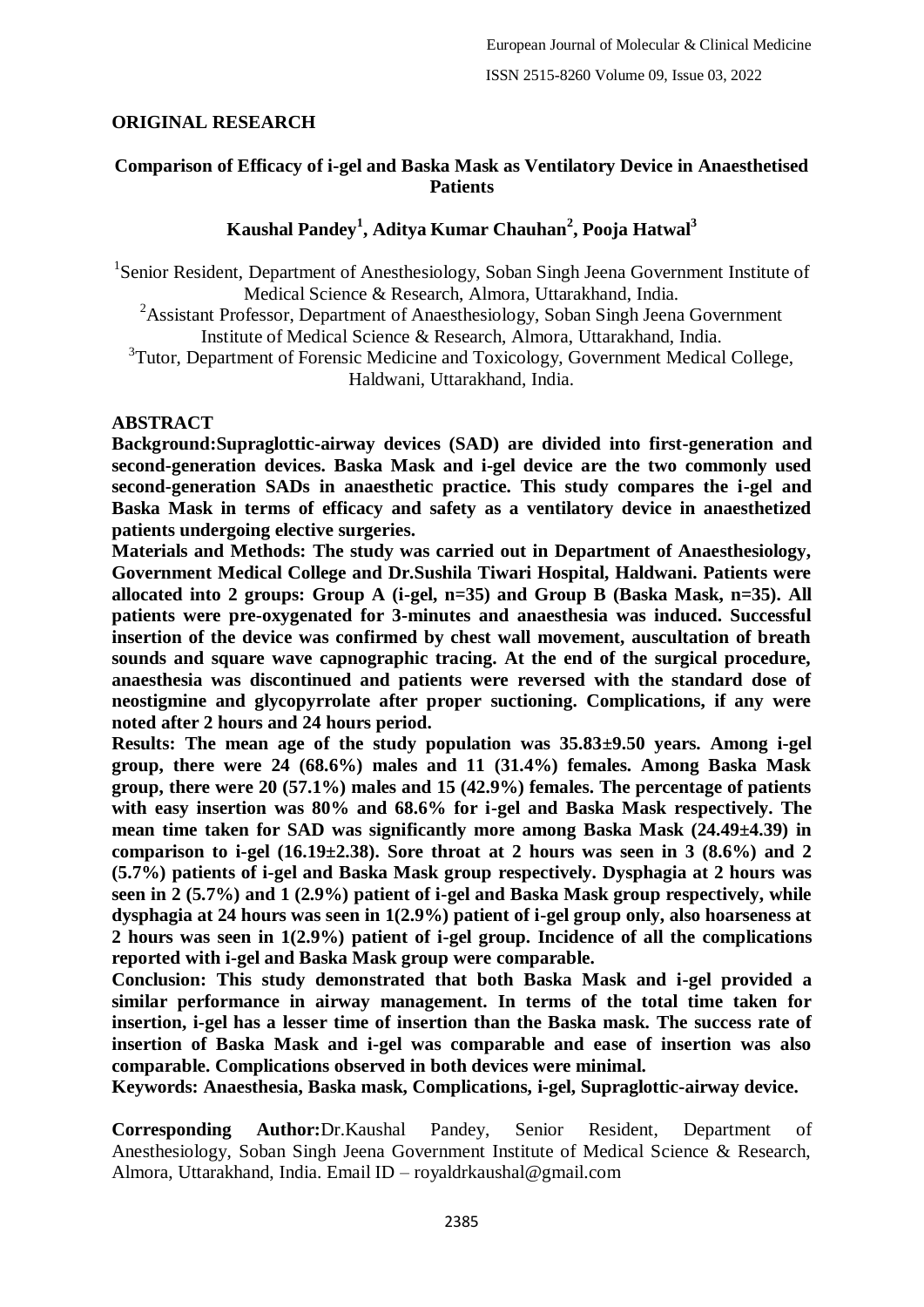#### **INTRODUCTION**

Tracheal intubation is the "gold standard" for securement of the airway, because this allows the proper establishment of ventilation, and also offers protection against pulmonary aspiration. A considerable amount of training is required for a healthcare provider to be skilled in laryngoscopy and endotracheal intubation. Incidents relating to potential difficult airways not being identified or predicted are more than rare. As a result of an increasing number of equipments for airway management, there has been increasing advancement in airway management. $\left[1\right]$ 

The Supraglottic-airway devices (SAD) are considered to provide the bridge between the face mask and the endotracheal tube for ventilation.<sup>[2]</sup> SADs are of significant help in an emergency and difficult airway.<sup>[3]</sup> They are considered less invasive than endotracheal tubes, which may be due to their positioning outside of the larynx. A number of classifications of SADs have been proposed based on the absence or presence of a drainage channel, site and mechanism of sealing, or other features.<sup>[4,5]</sup> For those patients who are difficult to intubate or ventilate, the use of SADs as a means of rescue device has increased in the field of Anaesthesiology and emergency medicine. They are easily inserted, better tolerated, have favourable respiratory mechanics, and decreased airway morbidity.<sup>[6-8]</sup> They are broadly divided into the first generation devices having only breathing lumen and second-generation devices, provided with an additional lumen for aspiration of the gastric contents.<sup>[9]</sup> The concerns with the first-generation devices involve the increased risk of aspiration and inadequate ventilation. Baska Mask and i-gel device are the two commonly used secondgeneration SADs in anaesthetic practice, although some consider Baska Mask as thirdgeneration.

The i-gel is a SAD with a gel-like, non-inflatable cuff made of thermoplastic elastometer, a stem with a rigid bite-block that acts as a buccal stabilizer and an esophageal vent through which a gastric tube can be inserted. It creates an anatomical seal with pharyngeal, laryngeal and perilaryngealstructures.<sup>[10]</sup> The buccal cavity stabilizer has a widened, elliptical, symmetrical and laterally flattened cross-sectional shape, which provides good vertical stability upon insertion providing an advantage over LMA with inflatable cuffs.

Dr. Kanag and Dr. MeenakshiBaska, have designed a Baska Mask which is a SAD without an inflatable cuff and has an esophageal drainage inlet, side channels for aspiration of gastric content and an integrated bite-block. It contains various features of other SADs (PLMA, LMA Supreme, i-Gel and SLIPA).<sup>[11]</sup> It is not provided with an inflatable cuff, but has a membrane which inflates on every breath during intermittent positive pressure ventilation (IPPV) to achieve a superior seal when opposed to the larynx, also with increase in IPPV the oropharyngeal seal also increases.

This study aims to compare the i-gel and Baska Mask in terms of efficacy and safety as a ventilatory device in anaesthetized patients undergoing elective surgeries. The research compares the time taken for placement of two devices, ease of insertion, the number of insertion attempts and overall success rate and complications noted if any.

### **MATERIALS & METHODS**

The study was a hospital based Prospective Observational Study. The study was carried out in the Department of Anaesthesiology, Government Medical College and Dr.Sushila Tiwari Hospital, Haldwani (Uttarakhand).

The study population was calculated by using G-power software. Based on a previous study,<sup>[12]</sup>mean±sd insertion time of i-gel was  $12.3\pm3.8$  and Baska Mask was  $20.1\pm8.1$ . The sample size was calculated by using an alpha error of 0.05, at 95% confidence interval and the power of study as 80%. The sample size calculated was 60. But in order to prevent the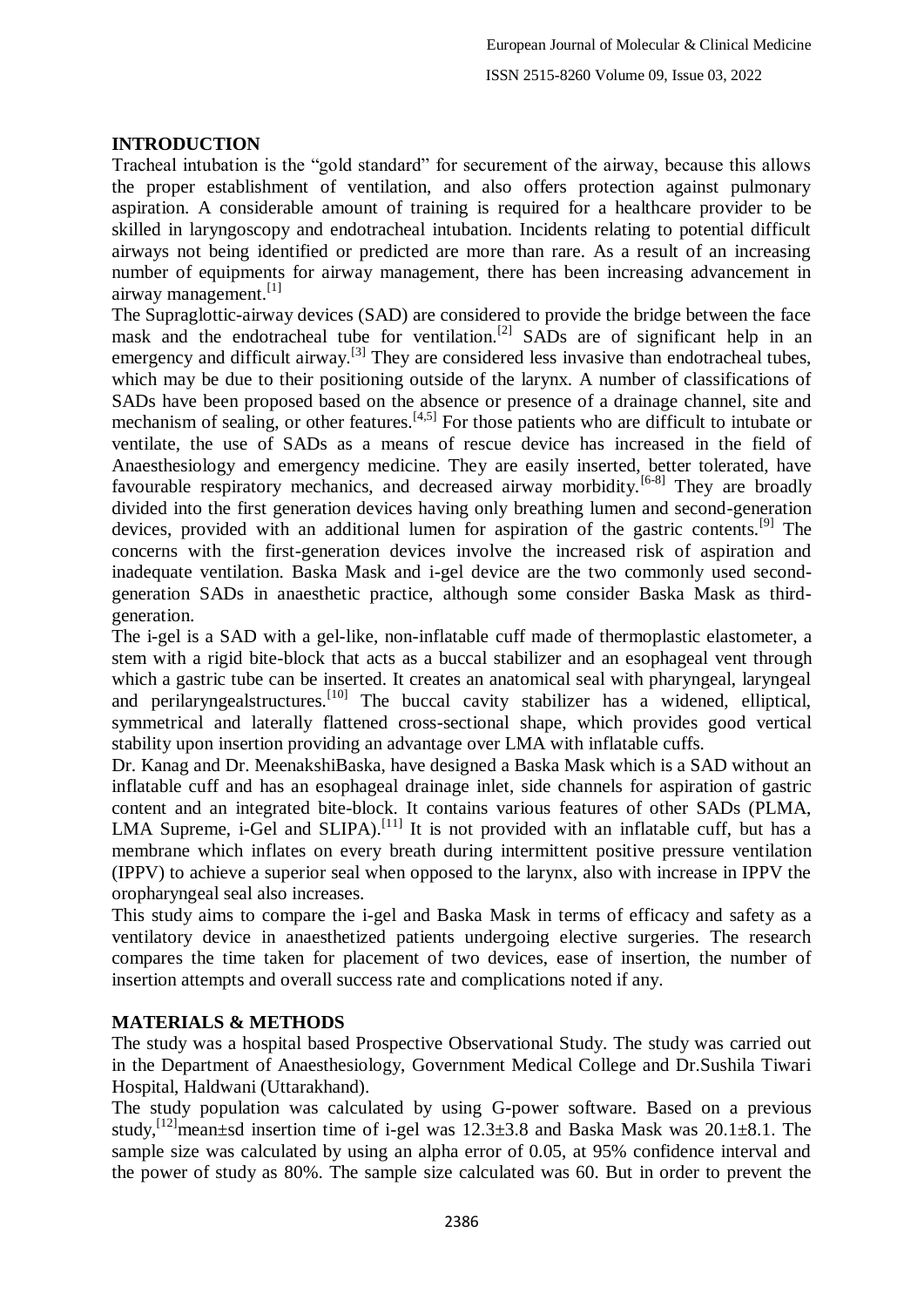dropout rate and to keep the sample population constant, we added 10% to the total sample population, making a total of 70, with 35 in each group. The study period was of 21 months from January 2019 to September 2020.

The inclusion criteria were American Society of Anesthesiologists (ASA) physical status I/II and age18-65 years. Exclusion criteria include patient refusal, patients with anticipated difficult airway (inter-incisor distance <2cm, Mallampati class 4, thyromental distance <6cm, limited neck extension, history of previous difficult intubation), pregnant females, BMI≥30kg/m2, patients with upper respiratory tract infections and laparoscopic surgeries.

The study was carried out in the Department of Anaesthesiology, Government Medical College and Dr.Sushila Tiwari Hospital, Haldwani. After taking approval from Institutional Ethical Committee, cases that fulfilled the inclusion criteria were taken up for study. Patients were allocated into 2 groups by Closed Envelope technique:

- 1. Group A (i-gel, n=35)
- 2. Group B (Baska Mask, n=35)

All the patients were advised to fast on the night before surgery for 8 hours. Inside the operation theatre, the patient's NPO status and identity were reconfirmed. After attaching the standard monitors (SpO2, NIBP, EtCO2, ECG) patients were pre-medicated with injection Midazolam 0.05mg/kg, Glycopyrrolate 0.02mg/kg, Dexamethasone 0.2mg/kg and Nalbuphine 0.2mg/kg intravenously.

All patients were pre-oxygenated for 3 minutes and anaesthesia was induced with an injection of Propofol 2mg/kg body weight. Neuromuscular blockade was achieved with Vecuronium bromide 0.1mg/kg. A Standard pre-use check was performed on i-gel and Baska Mask and the devices appropriate for weight and/or height were inserted after 3 minutes of giving muscle relaxant.

Successful insertion of the device was confirmed by chest wall movement, auscultation of breath sounds and square wave capnographic tracing. Patients were ventilated with 100% O2 for 1 minute before next attempt. Those patients who were unable to successfully ventilate even after two attempts were intubated by direct laryngoscopy and the case was included as a failed case. Anaesthesia was maintained with oxygen, nitrous oxide and isoflurane and ventilated with intermittent positive pressure ventilation. At the end of the surgical procedure, anaesthesia was discontinued and patients were reversed with the standard dose of neostigmine and glycopyrrolate after proper suctioning. Complications, if any were noted after 2 hours and 24 hours period.

The outcome measures were recorded in the form of following points.

- 1. Insertion time: The time interval (seconds) between the insertions of the device through the incisors to the first leak-free ventilation.
- 2. Ease of Insertion:

#### **Based on resistance**

 $1 = e$ asy

2=satisfactory

3=difficult

- 3. Number of insertion attempts: Attempt was defined as the insertion of the SAD between the teeth until it was deemed to be correctly placed. A maximum of two attempts were taken. After failure, intubation was performed using conventional rigid laryngoscopy and the case was recorded as failed.
- 4. Complications: Following complications were observed at 2-hrs and 24-hrs. Postoperative complications were assessed as:  $0=$ Absent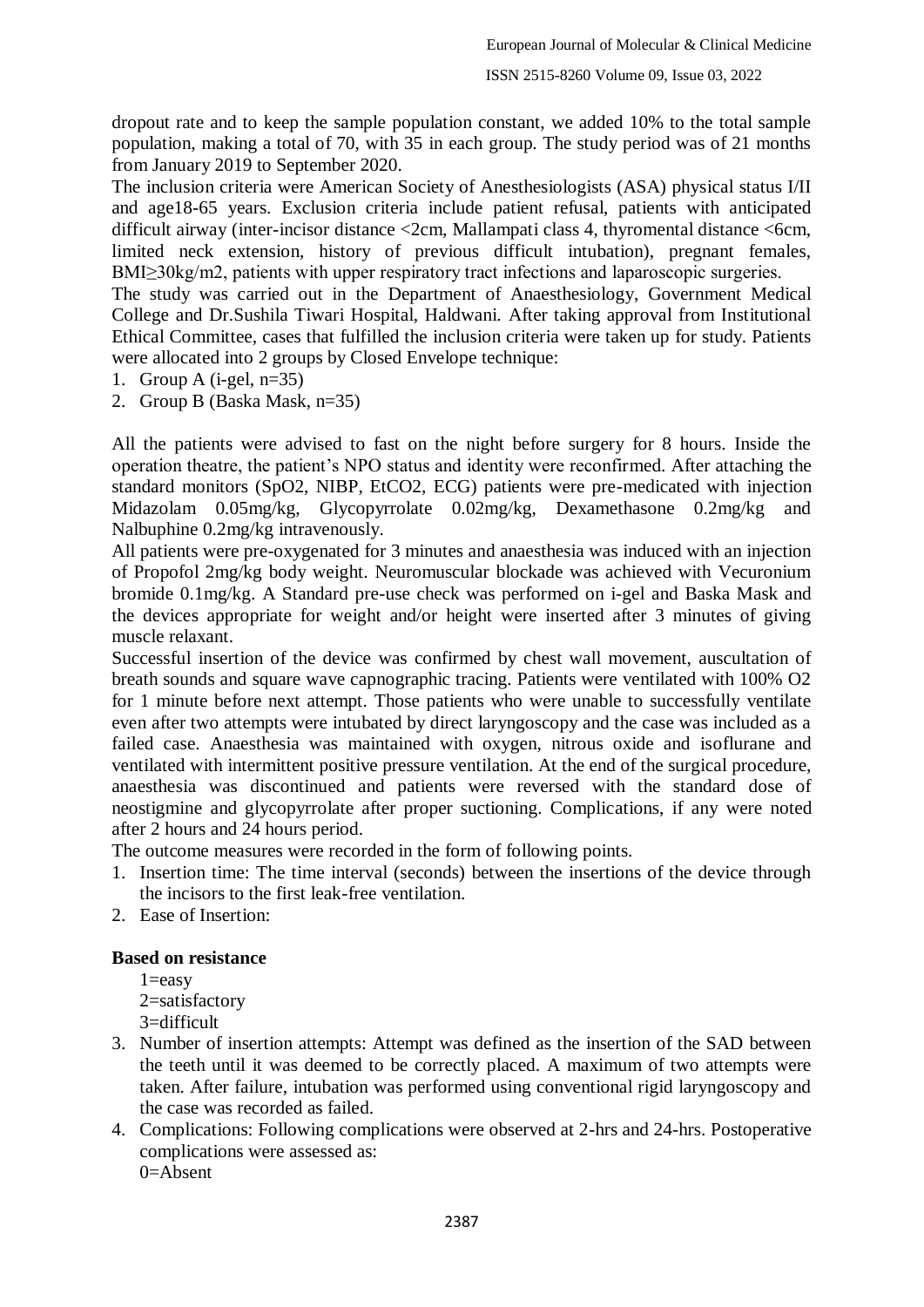#### 1=Present

|                     | At 2-hours | At 24-hours |
|---------------------|------------|-------------|
| Sore throat         |            |             |
| Laryngospasm        |            |             |
| Dysphagia           |            |             |
| Dysphonia           |            |             |
| Hoarseness of voice |            |             |

### **Statistical analysis**

The data were entered into Microsoft excel and the statistical analysis was performed by statistical software SPSS version 21.0. The Quantitative (Numerical variables) were present in the form of mean and SD and the Qualitative (Categorical variables) were present in the form of frequency and percentage. The student t-test was used for comparing the mean values (continuous data) between the 2 groups whereas the chi-square test was applied for comparing the categorical data (frequency). The p-value was considered to be significant when  $< 0.05$ .

# **RESULTS& DISCUSSION**

An ideal SAD should be easy to insert and has less insertion time, good airway seal pressure, and minimum laryngopharyngeal morbidity. The use of SADs offers an alternative to traditional tracheal intubation with potential benefits, including easy insertion and low laryngopharyngeal morbidity.

### **Demographic Data**

The mean age of the study population was 35.83±9.50 years. The mean age of the subjects in the i-gel group was  $35.63\pm10.60$  years and Baska Mask was  $36.03\pm8.42$ . Among i-gel group, there were 24 (68.6%) males and 11 (31.4%) females. Among Baska Mask group, there were 20 (57.1%) males and 15 (42.9%) females. Males were predominant in our study, and no significant difference of male to female ratio was seen in both groups. Mean BMI of the subjects in the i-gel group was 23.66±2.66 and Baska Mask group was 23.03±2.53. Findings of our study were in concordance with study by Aziz et al.  $^{[13]}$ 

|                                                  | <b>Groups</b> |                   | <b>Total</b> |
|--------------------------------------------------|---------------|-------------------|--------------|
|                                                  | i-gel         | <b>Baska Mask</b> |              |
| Male                                             | 24            | 20                | 44           |
|                                                  | 68.6%         | 57.1%             | 62.9%        |
| Female                                           | 11            | 15                | 26           |
|                                                  | 31.4%         | 42.9%             | 37.1%        |
| Total                                            | 35            | 35                | 70           |
|                                                  | 100.0%        | 100.0%            | 100.0%       |
| $\chi^2$ value=1.109, p-value=0.067 <sup>#</sup> |               |                   |              |

# **Table 1: Gender Distribution**

### **Table 2: Age Distribution**

|               | AGE (years) |                       |               |         |
|---------------|-------------|-----------------------|---------------|---------|
| <b>Groups</b> | <b>Mean</b> | <b>Std. Deviation</b> | t- test value | p-value |
| i-gel         | 37.43       | 12.55                 |               |         |
| Baska Mask    | 36.66       | 14.56                 | 1.125         | 0.813#  |
| Over-all      | 37.04       | 13.50                 |               |         |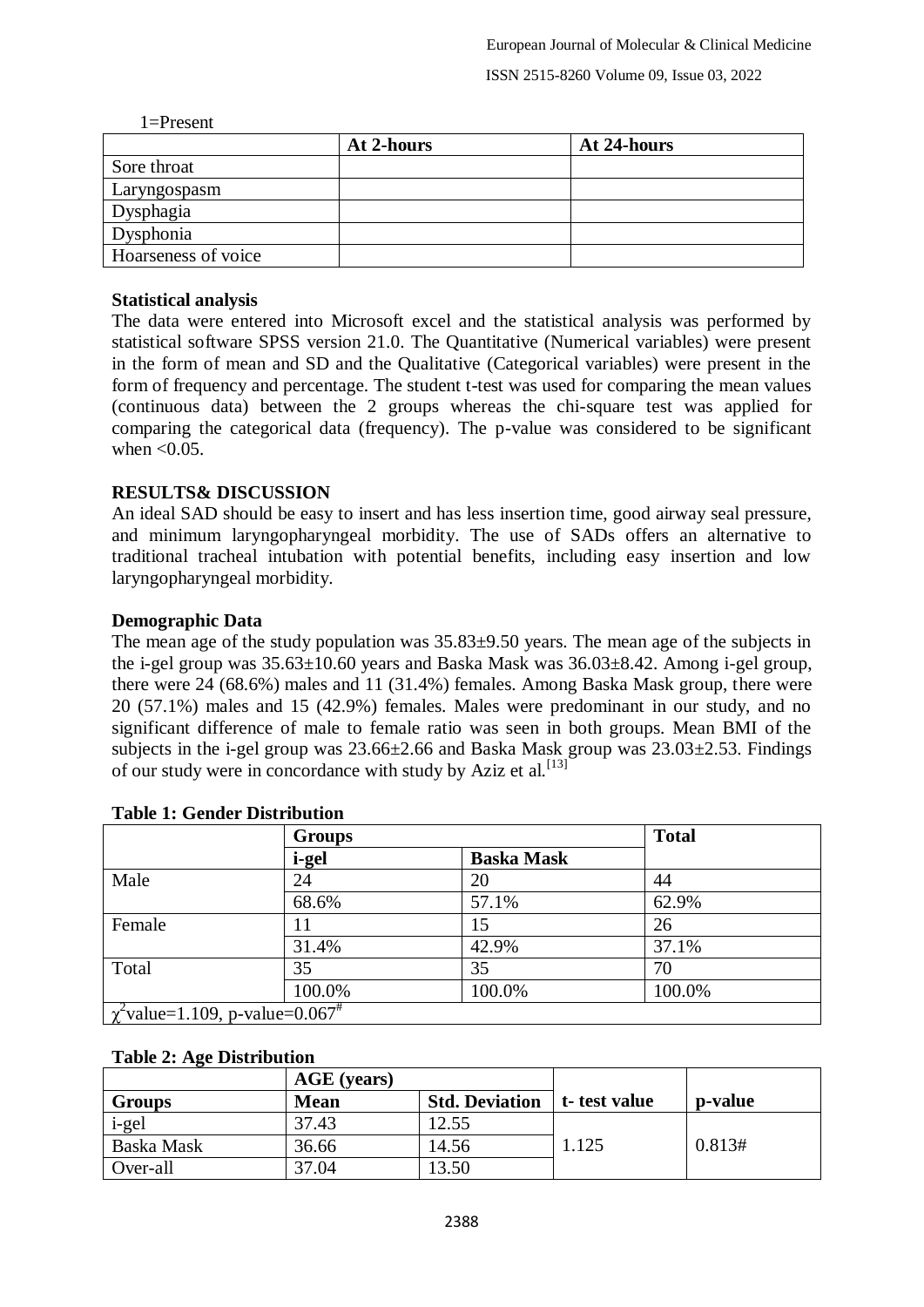| Table of Divil Distribution |             |                       |              |         |  |  |
|-----------------------------|-------------|-----------------------|--------------|---------|--|--|
| <b>BMI</b> ( $kg/m2$ )      |             |                       | t-test value | p-value |  |  |
| <b>Groups</b>               | <b>Mean</b> | <b>Std. Deviation</b> |              |         |  |  |
| i-gel                       | 23.66       | 2.66                  | 0.959        | 0.319#  |  |  |
| Baska Mask                  | 23.03       | 2.53                  |              |         |  |  |
| Over-all                    | 23.35       | 2.59                  |              |         |  |  |

# **Table 3: BMI Distribution**

#### **Table 4: ASA grade Distribution**

| $\overline{\phantom{a}}$<br><b>ASA Grade</b>     | i-gel | <b>Baska Mask</b> | <b>Total</b> |  |
|--------------------------------------------------|-------|-------------------|--------------|--|
|                                                  | 27    | 25                | 52           |  |
|                                                  | 77.1% | 71.4%             | 74.3%        |  |
|                                                  |       |                   |              |  |
|                                                  | 22.9% | 28.6%             | 25.7%        |  |
| $\chi^2$ value=1.587, p-value=0.242 <sup>#</sup> |       |                   |              |  |

### **Time Taken for Insertion**

Mean time taken for SAD was significantly more among Baska Mask  $(24.49\pm4.39)$  in comparison to i-gel (16.19 $\pm$ 2.38). A similar mean time of insertion of 11.28 $\pm$ 2.9 seconds was reported by Badhekaet al.<sup>[14]</sup> with i-gel, whereas an insertion time of 16.43±4.54 was reported for Baska Mask by Al Rawahi et al,  $^{[15]}$  and 16 $\pm$ 6 seconds was reported with Baska Mask in another study by Zundert et al.<sup>[11]</sup>

#### **Table 5: Comparison of Time taken for insertion of SADs**

|                         | i-gel       |           | <b>Baska Mask</b> |           |                   |           |          |
|-------------------------|-------------|-----------|-------------------|-----------|-------------------|-----------|----------|
|                         | <b>Mean</b> | <b>SD</b> | <b>Mean</b>       | <b>SD</b> | <b>Mean</b>       | t-test    | p-value  |
|                         |             |           |                   |           | <b>Difference</b> | value     |          |
| Time taken<br>(seconds) | 16.19       | 2.38      | 24.49             | 4.39      | $-10.46$          | $-12.389$ | $0.001*$ |

### **Number of Attempts**

Number of Attempts for SAD insertion was not significant between Baska Mask group and igel group (80% and 88.6% on the first attempt, respectively, and 100% overall success rate for both) which was in line with the research by Chaudhary et al.<sup>[16]</sup> in which success rate of Baska Mask (58%) was lesser than i-gel (76%), but the overall successful insertion was comparable.

Baska Mask has wider sumps which allow the passage of larger orogastric tube insertion. It provides rapid and adequate sump clearance. Although i-gel is easier to insert with lesser insertion time, Baska Mask provides an advantage of greater OLP which increases with positive pressure ventilation. Simultaneously, it provides larger sump clearance with dual drainage system (one with elbow connector for suction) for pharyngeal contents along with a sump reservoir and a bigger fish mouth distal gastric opening.<sup>[16]</sup>

### **Table 6: Frequency distribution of number of Attempts for SADs**

| <b>Number of Attempts</b> | <b>Groups</b> |                   |  |
|---------------------------|---------------|-------------------|--|
|                           | i-gel         | <b>Baska Mask</b> |  |
|                           | $\bigcap$     | 28                |  |
|                           | 88.6%         | 80.0%             |  |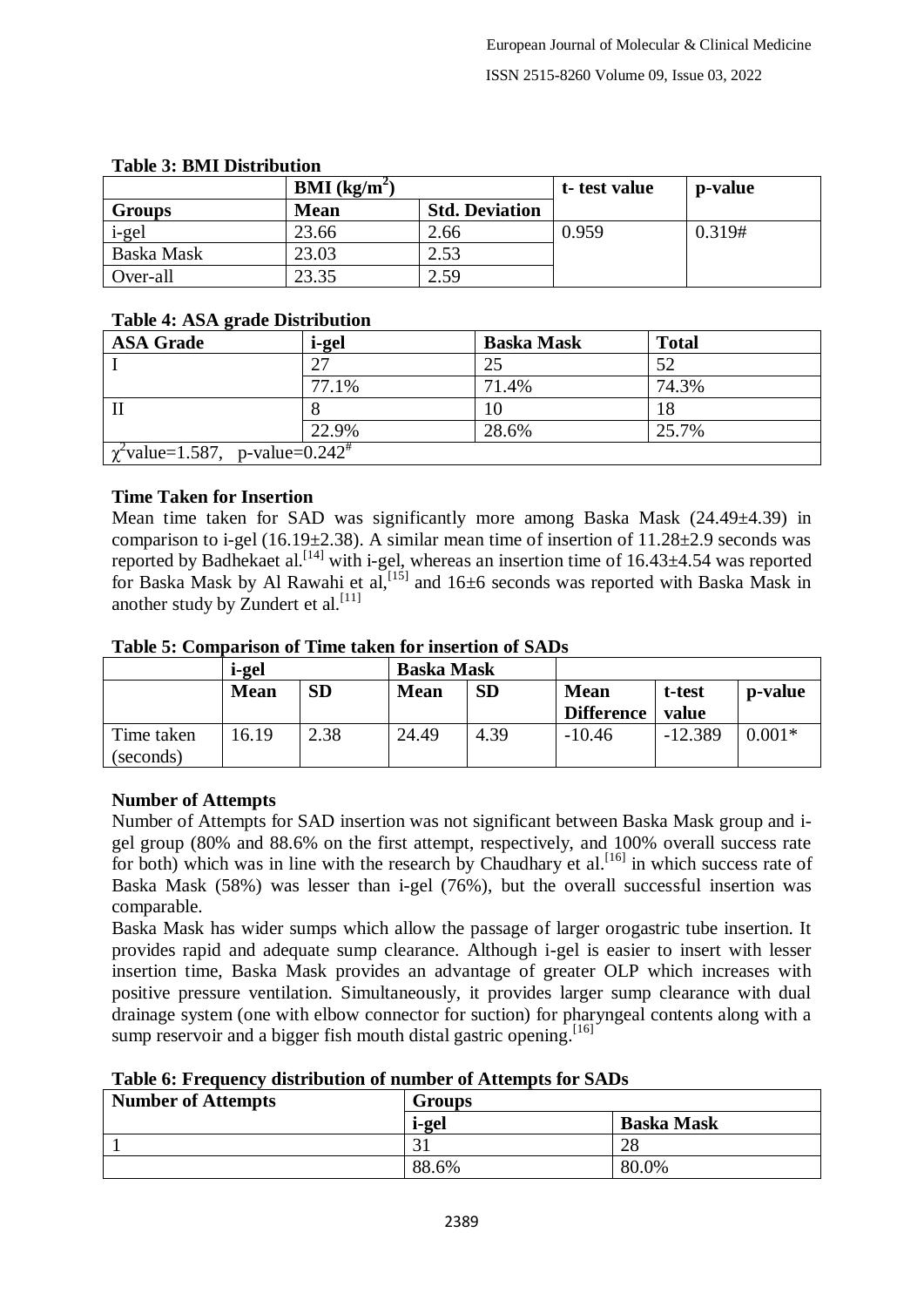ISSN 2515-8260 Volume 09, Issue 03, 2022

|                                                     | 4      |                |
|-----------------------------------------------------|--------|----------------|
|                                                     | 11.4%  | 20.0%          |
| Total                                               | 35     | 3 <sup>2</sup> |
|                                                     | 100.0% | 100.0%         |
| Chi-square value=2.135, p-value= $0.102^{\text{#}}$ |        |                |

#### **Ease of Insertion**

The percentage of patients with easy insertion was 80% and 68.6% for i-gel and Baska Mask respectively. Whereas moderate resistance was seen in 20% and 31.4% respectively for i-gel and Baska Mask. The comparison of ease for insertion for supra-glottic device insertion did not differ statistically between both groups, although it was better among the i-gel group. In concordance with our study, Aziz et al, $^{[13]}$  reported that the ease of insertion was comparable in patients of both groups (73.3% for i-gel and 76.67% for Baska Mask group easy insertion). Another study done by Choi et al,  $\left[\frac{177}{12}\right]$  was in line with our study where easy insertion was seen in 42 patients and in 44 patients of i-gel and Baska Mask respectively. Whereas, moderate resistance was seen in 7 patients and in 4 patients respectively of i-gel and Baska Mask group.

| <b>Ease of insertion</b>                           | <b>Groups</b> |                   |  |
|----------------------------------------------------|---------------|-------------------|--|
|                                                    | i-gel         | <b>Baska Mask</b> |  |
| $1$ (easy)                                         | 28            | 24                |  |
|                                                    | 80.0%         | 68.6%             |  |
| 2 (satisfactory)                                   |               |                   |  |
|                                                    | 20.0%         | 31.4%             |  |
| Total                                              | 35            | 35                |  |
|                                                    | 100.0%        | 100.0%            |  |
| Chi-square value=2.185, p-value= $0.173^{\dagger}$ |               |                   |  |

**Table 7: Comparison of frequency distribution of ease of insertion for SADs**

### **Complications**

In our study, sore throat at 2 hours was seen in 3(8.6%) and 2(5.7%) patients of i-gel and Baska Mask group respectively. Dysphagia at 2 hours was seen in 2(5.7%) and 1(2.9%) patient of i-gel and Baska Mask group respectively, while dysphagia at 24 hours was seen in 1(2.9%) patient of i-gel group only, also hoarseness at 2 hours was seen in 1(2.9%) patient of i-gel group. Incidence of all the complications reported with i-gel and Baska Mask group were comparable. No incidence of blood staining of device, and tongue, lip and gum trauma, dysphonia and laryngospasm were noted in our study.

| Table 8: Comparison of frequency distribution of Complications |             |          |                   |                  |         |  |  |
|----------------------------------------------------------------|-------------|----------|-------------------|------------------|---------|--|--|
| <b>Complications</b>                                           |             | i-gel    | <b>Baska Mask</b> | Chi-square value | P-value |  |  |
| Sore throat                                                    | At 2-hours  |          |                   | 0.215            | 0.643#  |  |  |
|                                                                |             | 8.6%     | 5.7%              |                  |         |  |  |
|                                                                | At 24-hours | $\theta$ |                   | 0.000            | 1.000#  |  |  |
|                                                                |             | $0.0\%$  | $0.0\%$           |                  |         |  |  |
| Dysphagia                                                      | At 2-hours  | 2        |                   | 0.348            | 0.555#  |  |  |
|                                                                |             | 5.7%     | 2.9%              |                  |         |  |  |
|                                                                | At 24-hours |          |                   | 1.014            | 0.314#  |  |  |
|                                                                |             | 2.9%     | $0.0\%$           |                  |         |  |  |
| Dysphonia                                                      | At 2-hours  | $\theta$ |                   | 0.000            | 1.000#  |  |  |

**Table 8: Comparison of frequency distribution of Complications**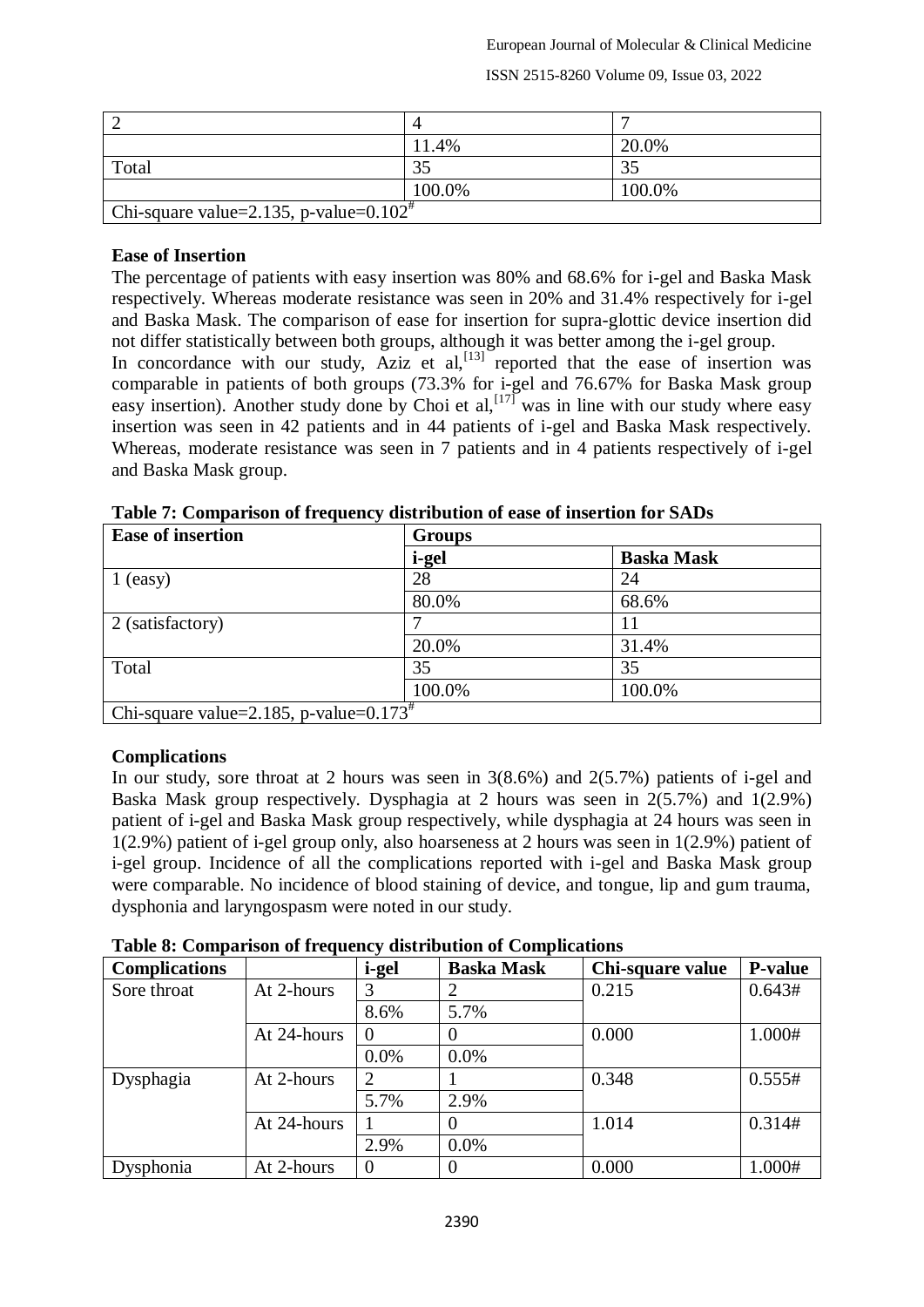|            |             | 0.0%     | 0.0% |       |        |
|------------|-------------|----------|------|-------|--------|
|            | At 24-hours | $\cup$   |      | 0.000 | 1.000# |
|            |             | 0.0%     | 0.0% |       |        |
| Hoarseness | At 2-hours  |          |      | 1.014 | 0.314# |
|            |             | 2.9%     | 0.0% |       |        |
|            | At 24-hours | $\theta$ |      | 0.000 | 1.000# |
|            |             | 0.0%     | 0.0% |       |        |

ISSN 2515-8260 Volume 09, Issue 03, 2022

Alexiev et al,<sup>[18]</sup> noted that the severity of throat discomfort, dysphagia and dysphonia was minimal following use of Baska Mask. According to Aziz et al,<sup>[13]</sup> there was an increased number of cases with minor blood staining of the i-gel mask (20%) in comparison of Baska Mask (16%) after removal at the end of the surgery, but there were no differences in other complication rates, such as laryngospasm, or in the severity of sore throat, dysphagia, dysphonia or hoarseness on emergence or up to eight hours postoperatively.

Due to the need for extra manoeuvres, blood stains may be more common with the BaskaMask.<sup>[18]</sup> Kara and Sarikas,<sup>[19]</sup> reported that, blood was present in 5% of both Baska Mask and i-gel patients, both devices provided the similar seal pressures, but patients in the Baska Mask group had significantly less post-operative hoarseness or dysphagia, which can due to the structure of the mask.

The cuff of the Baska Mask does not rely on inflation of a cushion or balloon to retain its shape or maintain a seal during ventilation. The seal depends on the flexible membrane adapting to the patient's laryngopharynx. The pressure generated on the ventilator reflects the airway pressure, which is also the cuff pressure. As there is no inflated cuff in the Baska Mask, neither should it cause tissue or nerve damage,  $\left[11\right]$  nor should the intracuff pressure need monitoring. The unique gel-like material of the i-gel, conforms to the perilaryngealanatomy.<sup>[20]</sup> The i-gel has potential advantages over other supraglottic airways for use by non-anaesthetists during CPR.

### **CONCLUSION**

This study demonstrated that both Baska Mask and i-gel provided a similar performance in airway management. The success rate of insertion of Baska Mask and i-gel was comparable and ease of insertion was also comparable. In terms of the total time taken for insertion, i-gel has a lesser time of insertion than the Baska mask. Complications observed in both devices were minimal. We concluded that both devices can be a good alternative to conventional endotracheal tube intubation.

### **REFERENCES**

- 1. Neoh EU, Choy YC. Comparison of the air-Q ILA™ and the LMA-Fastrach™ in airway management during general anesthesia. AnesthAnalg. 2012;18(3):150-5.
- 2. Campo LS, Denman TW. The Laryngeal Mask Airway: Its Role in the Difficult Airway. IntAnesthesiolClin. 2000;38(3):29-45.
- 3. Brimacombe J, Keller C, Boehler M, Puhringer F. Positive pressure ventilation with the Proseal versus classic laryngeal mask airway: A randomized, crossover study of healthy female patients. AnesthAnalg. 2001;93:1351-3.
- 4. Hernandez MR, Klock PA Jr, Ovassapian A. Evolution of extraglottic airway: a review of its history, applications, and practical tips for success. AnesthAnalg. 2012;114(2):349- 68.
- 5. Miller DM. A proposed classification and scoring system for supraglottic sealing airways: a brief review. AnesthAnalg. 2004;99(5):1553-9.